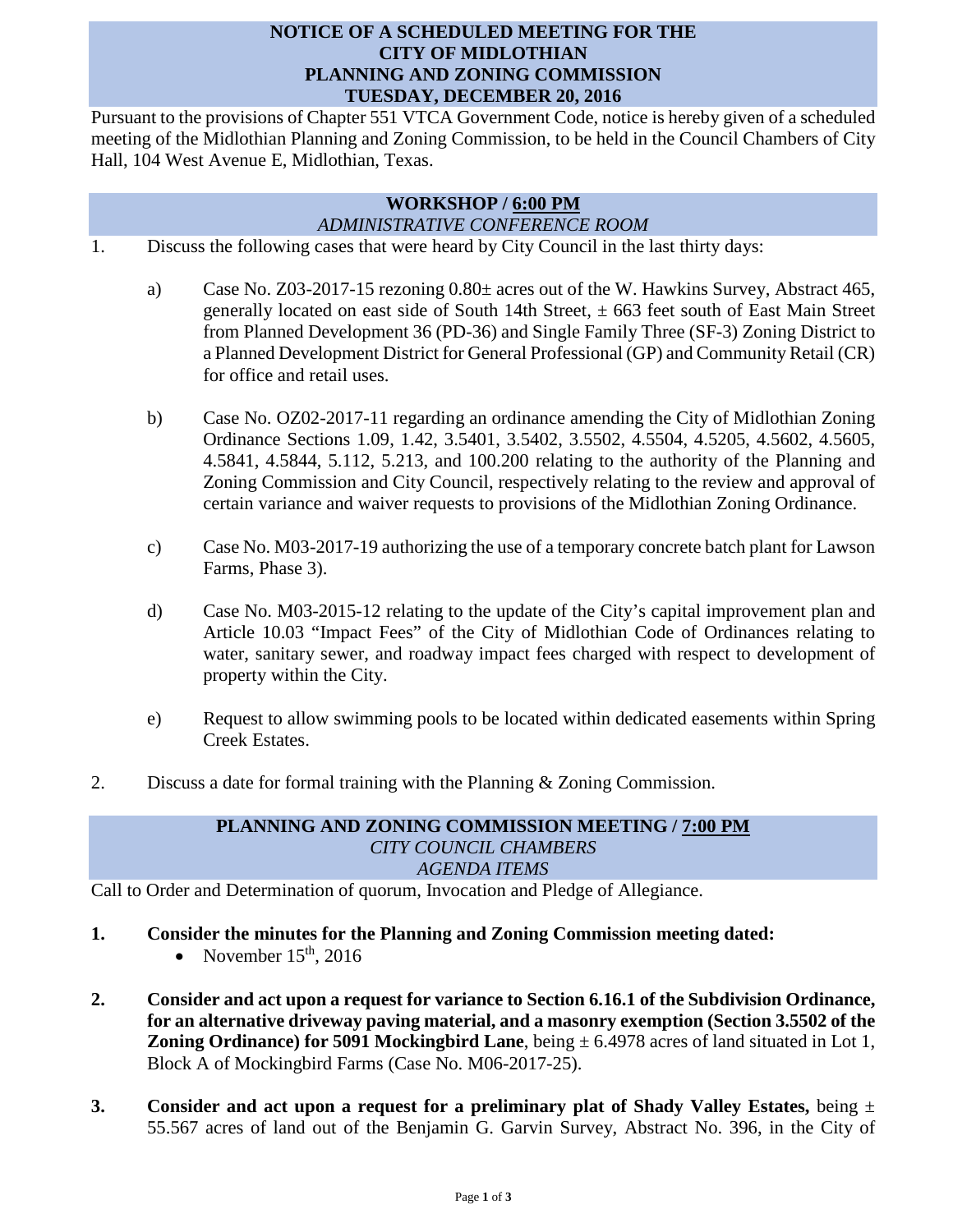Midlothian generally located on the north side of Mount Zion Road, east of Sudith Lane (Case No. PP06-2015-107).

- **4. Consider and act upon a request for masonry exemption for an accessory building (Section 3.5100 of the Zoning Ordinance) located at 1417 S.**  $5<sup>th</sup>$  **Street, being**  $\pm$  **0.272 acres of land** situated in Lot 7, Block 9, Ridgeview Addition, Phase 1 to allow an alternative building material that is not consistent with the primary structure on an accessory building (Case No. M07-2017- 35).
- **5. Conduct a public hearing and consider an ordinance to rezone ± 1.6761 acres Town Centre at the Meadows**, Lot 2 and Part of Lot 1 generally located at 114 Roundabout Street from Planned Development No. 6 (PD-6) to Planned Development District for Community Retail (CR) and General Professional (GP) uses, including an animal hospital/veterinarian clinic with indoor kennel uses (Case No. Z05-2017-24).
- **6. Conduct a public hearing and consider an ordinance to rezone ± 0.3885 acres of land** located in the Randy Horton Survey, Abstract No. 508, commonly known as 513 South  $9<sup>th</sup>$  Street, from Residential Three (R3) to an Urban Village Planned Development District (UVPD) with professional office uses, being located at the southwest corner of South 9<sup>th</sup> Street and West Alabama Street (Case No. Z08-2017-31).
- **7. Continue a public hearing and consider an ordinance to rezone ± 812.4 acres** out of the M.E.P.& P.R.R. Co. Survey, Abstract No. 761, the Allen Reeves Survey Abstract 939, the B.F. Berry Survey, Abstract No. 157, the Joseph Stewart Survey, Abstract No. 961, and the J. Jones Survey, Abstract No. 583, from Agricultural (A) District, Single Family One (SF-1), and Planned Development 11 (PD-11), to a Planned Development District for single family residential, retail, office, community facilities, and open space uses with a base zoning of Single Family Two (SF-2), Community Retail (CR), and General Professional (GP) and adopting development regulations, a site plan, a fencing and screening plan, a landscaping and amenity plan, and sign regulations, being located north of the intersection of US Highway 287 and Kimble Road (Case No. Z11-2014- 88).
- **8. Conduct a public hearing and consider an ordinance to rezone ± 66.2 acres of land,** located in the John Sharkey Survey, Abstract No. 1065, and the J.W. Kizziar Survey, Abstract No. 609, from the current Planned Development No. 13 (PD-13), Single Family Four (SF-4), Medium Density One (MD-1), and Commercial (C) to Planned Development District for Community Retail (CR) uses, with hospital and professional medical office uses and residential uses, generally located at the southeast corner of US Highway 67 and East Main Street (Case No. Z07-2017-29).

## **MISCELLANEOUS DISCUSSION**

- Staff and Commissioner Announcements
- Adjourn

Note: The Commission may go into a closed meeting at any time pursuant to Texas Government Code §551.071 (2) to seek legal advice and counsel from the City Attorney or other attorney engaged by the City regarding any item appearing on the agenda.